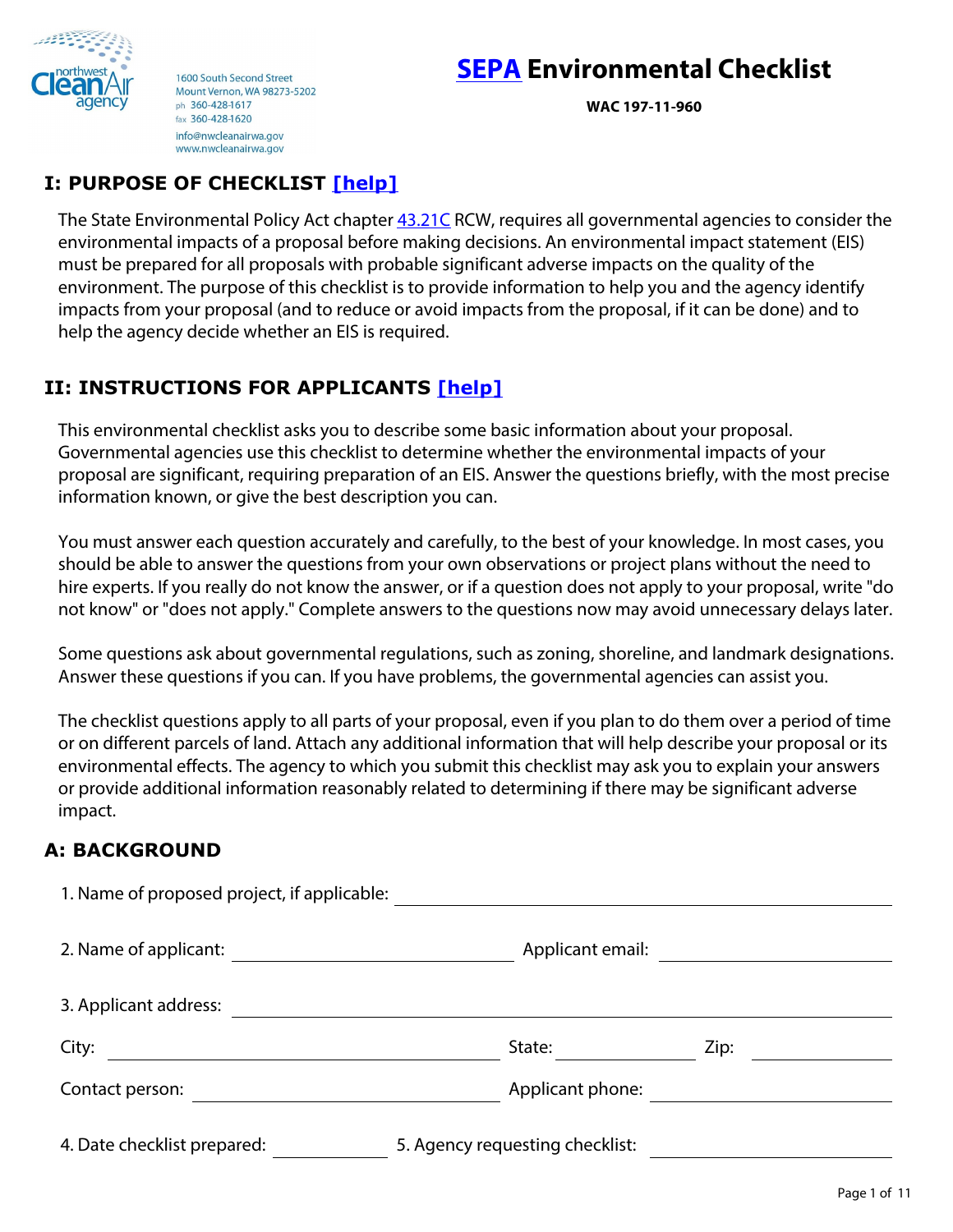7. Do you have any plans for future additions, expansion, or further activity related to or connected with this proposal?  $\Box$  Yes  $\Box$  No. If yes, explain.

8. List any environmental information you know about that has been prepared, or will be prepared, directly related to this proposal.

9. Do you know whether applications are pending for governmental approvals of other proposals directly affecting the property covered by your proposal?  $\Box$  Yes  $\Box$  No. If yes, explain.

10. List any government approvals or permits that will be needed for your proposal, if known.

11. Give brief, complete description of your proposal, including the proposed uses and the size of the project and site. There are several questions later in this checklist that ask you to describe certain aspects of your proposal. You do not need to repeat those answers on this page. (Lead agencies may modify this form to include additional specific information on project description.)

12. Location of the proposal. Give sufficient information for a person to understand the precise location of your proposed project, including a street address, if any, and section, township, and range, if known. If a proposal would occur over a range of area, provide the range or boundaries of the site(s). Provide a legal description, site plan, vicinity map, and topographic map, if reasonably available. While you should submit any plans required by the agency, you are not required to duplicate maps or detailed plans submitted with any permit applications related to this checklist.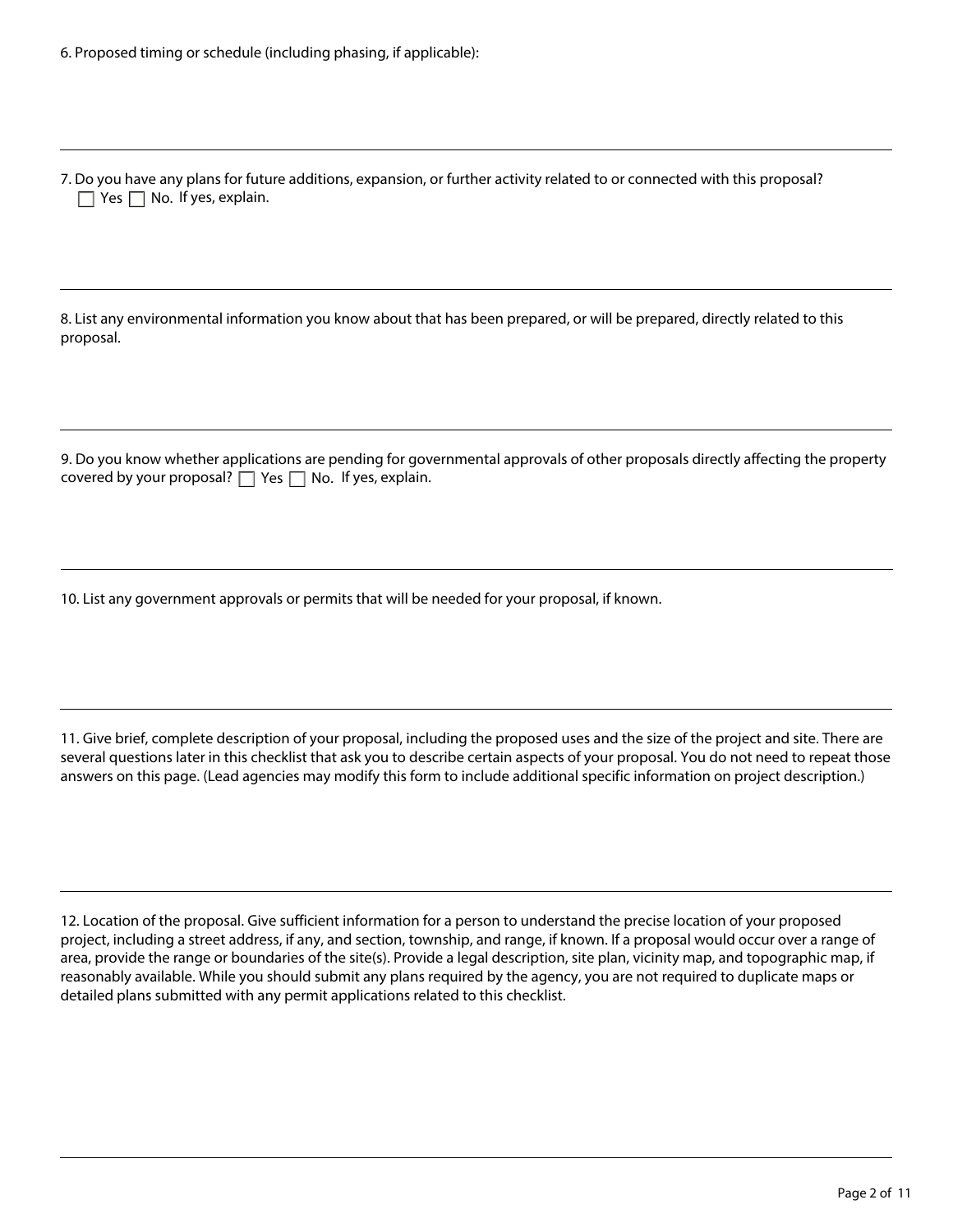# **B: ENVIRONMENTAL ELEMENTS**

## **1. EARTH**

| a. General description of the site<br>$\Box$ Flat $\Box$ Rolling $\Box$ Hilly $\Box$ Steep Slopes $\Box$ Mountainous<br>Other                                                                                                                                                                                     |
|-------------------------------------------------------------------------------------------------------------------------------------------------------------------------------------------------------------------------------------------------------------------------------------------------------------------|
|                                                                                                                                                                                                                                                                                                                   |
| c. What general types of soils are found on the site (for example, clay, sand, gravel, peat, muck)? If you know the<br>classification of agricultural soils, specify them and note any agricultural land of long-term commercial significance and<br>whether the proposal results in removing any of these soils. |
| d. Are there surface indications or history of unstable soils in the immediate vicinity? $\Box$ Yes $\Box$ No. If yes, describe.                                                                                                                                                                                  |
| e. Describe the purpose, type, total area, and approximate quantities and total affected area of any filling, excavation, and<br>grading proposed. Indicate source of fill.                                                                                                                                       |
| f. Could erosion occur as a result of clearing, construction, or use? $\Box$ Yes $\Box$ No. If yes, generally describe.                                                                                                                                                                                           |
| g. About what percent of the site will be covered with impervious surfaces after project construction (for example, asphalt or<br>buildings)?                                                                                                                                                                     |
| h. Proposed measures to reduce or control erosion, or other impacts to the earth, if any.                                                                                                                                                                                                                         |
| 2. AIR                                                                                                                                                                                                                                                                                                            |
| a. What types of emissions to the air would result from the proposal (i.e., dust, automobile, odors, industrial wood smoke,<br>greenhouse gases) during construction, operation, and maintenance when the project is completed? If any, generally<br>describe and give approximate quantities if known.           |
| b. Are there any offsite sources of emissions or odor that may affect your proposal? $\Box$ Yes $\Box$ No. If yes, generally describe.                                                                                                                                                                            |

c. Proposed measures to reduce or control emissions or other impacts to air, if any.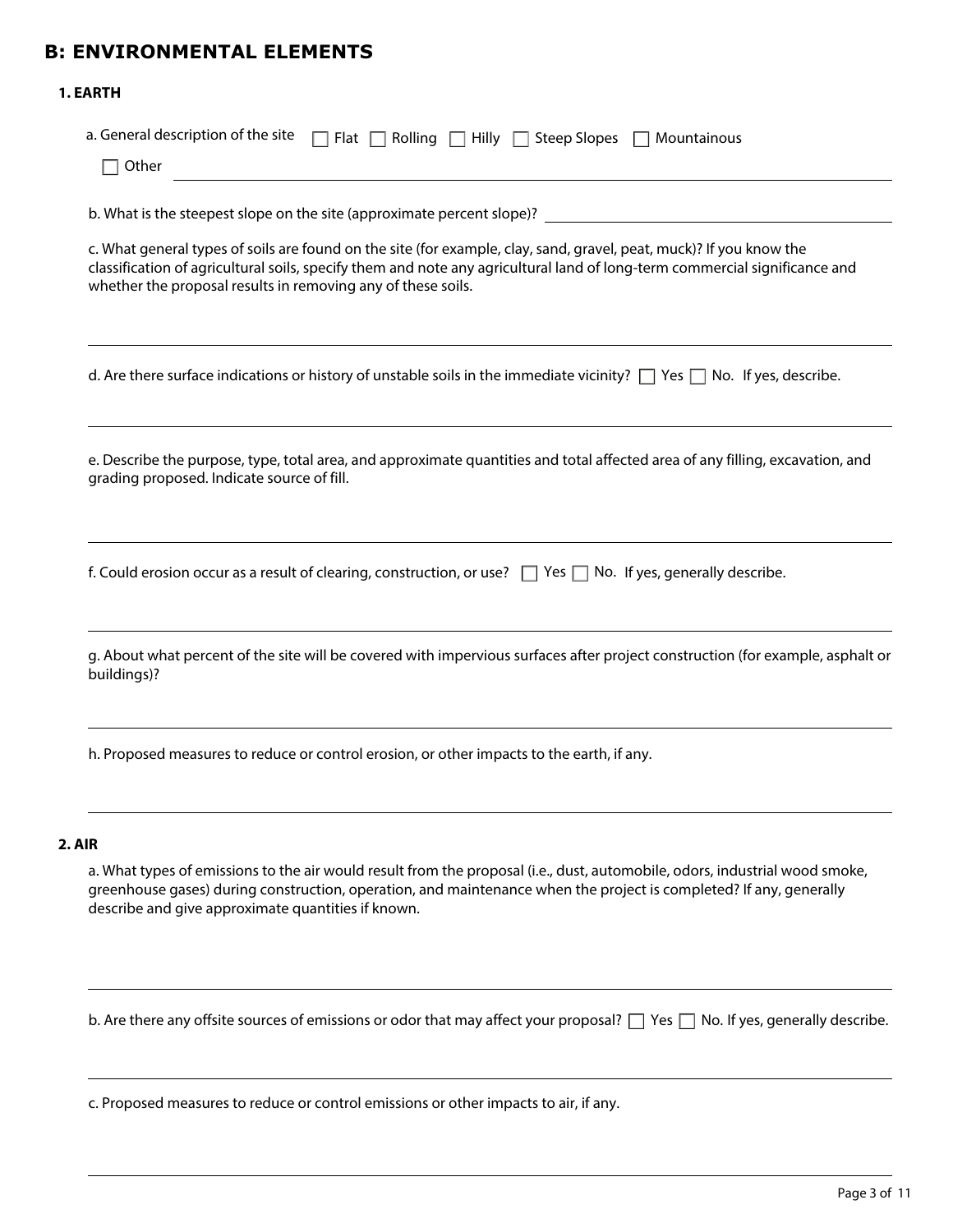# **3. WATER**

#### a. Surface

| 1) Is there any surface water body on or in the immediate vicinity of the site (including year-round and seasonal streams,<br>saltwater, lakes, ponds, wetlands)? $\Box$ Yes $\Box$ No. If yes, describe type and provide names. If appropriate, state what<br>stream or river it flows into. |
|-----------------------------------------------------------------------------------------------------------------------------------------------------------------------------------------------------------------------------------------------------------------------------------------------|
| 2) Will the project require any work over, in, or adjacent to (within 200 feet) the described waters? $\Box$ Yes $\Box$ No.<br>If yes, please describe and attach available plans.                                                                                                            |

3) Estimate the amount of fill and dredge material that would be placed in or removed from surface water or wetlands and indicate the area of the site that would be affected. Indicate the source of fill material.

| 4) Will the proposal require surface water withdrawals or diversions? $\Box$ Yes $\Box$ No. |  |
|---------------------------------------------------------------------------------------------|--|
| Give general description, purpose, and approximate quantities if known.                     |  |

5) Does the proposal lie within a 100-year flood plain?  $\Box$  Yes  $\Box$  No. If yes, note location on the site plan.

| 6) Does the proposal involve any discharges of waste materials to surface waters? $\Box$ Yes $\Box$ No. |
|---------------------------------------------------------------------------------------------------------|
| If yes, describe the type of waste and anticipated volume of discharge.                                 |

b. Ground

| 1a) Will groundwater be withdrawn from a well for drinking water or other purposes? $\Box$ Yes $\Box$ No. If yes, give a |  |
|--------------------------------------------------------------------------------------------------------------------------|--|
| general description of the well, proposed uses and approximate quantities withdrawn from the well?                       |  |

| 1b) Will water be discharged to groundwater?   Yes   No. If yes, give general description, purpose, and approximate |  |  |
|---------------------------------------------------------------------------------------------------------------------|--|--|
| quantities if known.                                                                                                |  |  |

2) Describe waste material that will be discharged into the ground from septic tanks or other sources, if any (for example: Domestic sewage; industrial, containing the following chemicals...; agricultural; etc.). Describe the general size of the system, the number of such systems, the number of houses to be served (if applicable), or the number of animals or humans the system(s) are expected to serve.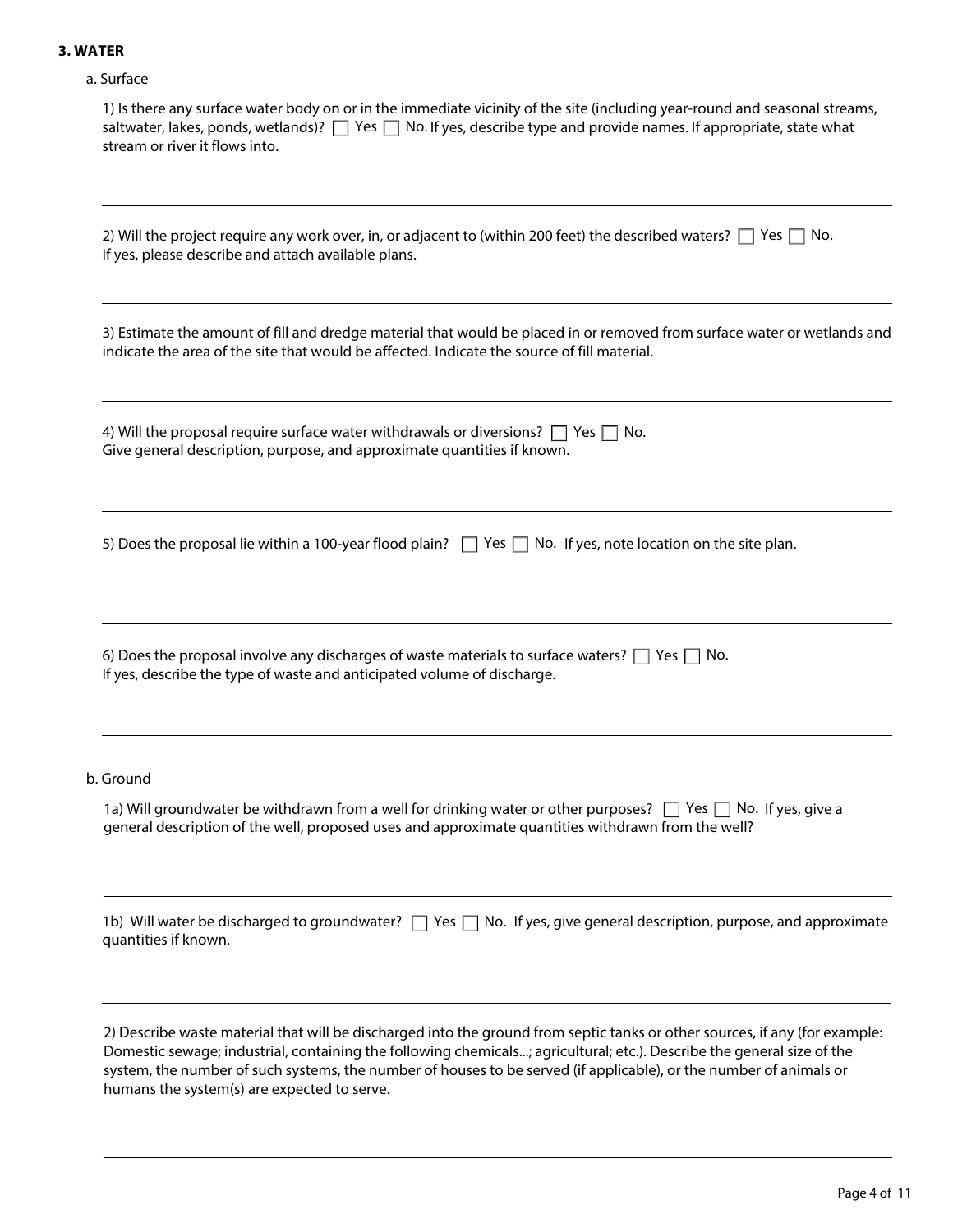c. Water runoff (including storm water):

1) Describe the source of runoff (including storm water) and method of collection and disposal, if any (include quantities, if known). Where will this water flow? Will this water flow into other waters?  $\Box$  Yes  $\,\Box$  No. If yes, describe.

2) Could waste materials enter ground or surface waters?  $\Box$  Yes  $\Box$  No. If yes, generally describe.

3) Does the proposal alter or otherwise affect drainage patterns in the vicinity of the site? I Yes I No. If yes, describe.

d. Proposed measures to reduce or control surface, ground, runoff water, and drainage pattern impacts, if any.

### **4. PLANTS**

|  | a. Check the types of vegetation found on the site: |  |  |
|--|-----------------------------------------------------|--|--|
|  |                                                     |  |  |

Deciduous tree: Alder, maple, aspen, other

 $\Box$  Evergreen tree: Fir, cedar, pine, other

- $\Box$  Shrubs
- $\Box$  Grass

| asturc |
|--------|
|--------|

 $\Box$  Crop or grain

 $\Box$  Orchards, vineyards or other permanent crops.

 $\Box$  Wet soil plants: Cattail, buttercup, bullrush, skunk cabbage, other

- Water plants: Water lily, eelgrass, milfoil, other
- $\Box$  Other types of vegetation

b. What kind and amount of vegetation will be removed or altered?

c. List threatened and endangered species known to be on or near the site.

d. Proposed landscaping, use of native plants, or other measures to preserve or enhance vegetation on the site, if any.

e. List all noxious weeds and invasive species known to be on or near the site.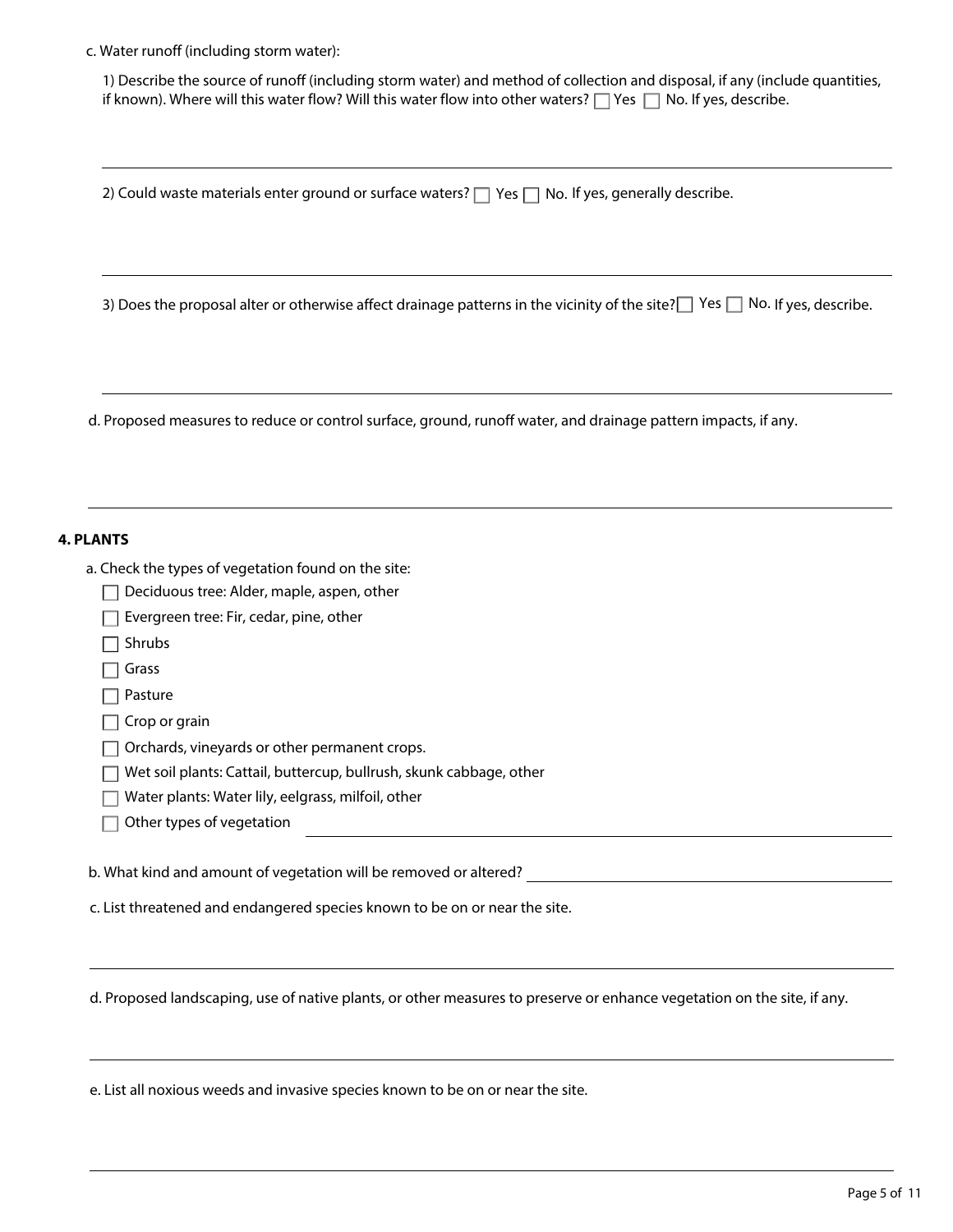## **5. ANIMALS**

a. List any birds and other animals which have been observed on or near the site or are known to be on or near the site. Examples include:

| Birds:   | $\sqcap$ Hawk  | Songbirds                  |
|----------|----------------|----------------------------|
|          | $\Box$ Heron   | Other<br>그                 |
|          | $\Box$ Eagle   |                            |
| Mammals: | Deer           | Elk<br>×.                  |
|          | $\Box$ Bear    | Other<br>×.                |
|          | $\Box$ Beaver  |                            |
| Fish:    | $\Box$ Bass    | Shellfish<br>$\mathcal{A}$ |
|          | $\Box$ Herring | Trout<br>$\mathbf{I}$      |
|          | $\Box$ Salmon  | Other<br>×.                |

b. List any threatened and endangered species known to be on or near the site.

c. Is the site part of a migration route?  $\Box$  Yes  $\Box$  No. If yes, explain.

d. Proposed measures to preserve or enhance wildlife, if any.

e. List any invasive animal species known to be on or near the site.

### **6. ENERGY AND NATURAL RESOURCES**

a. What kinds of energy (electric, natural gas, oil, wood stove, solar) will be used to meet the completed project's energy needs? Describe whether it will be used for heating, manufacturing, etc.

| b. Would your project affect the potential use of solar energy by adjacent properties? $\Box$ Yes $\Box$ No. |  |
|--------------------------------------------------------------------------------------------------------------|--|
| If yes, generally describe.                                                                                  |  |

c. What kinds of energy conservation features are included in the plans of this proposal? List other proposed measures to reduce or control energy impacts, if any.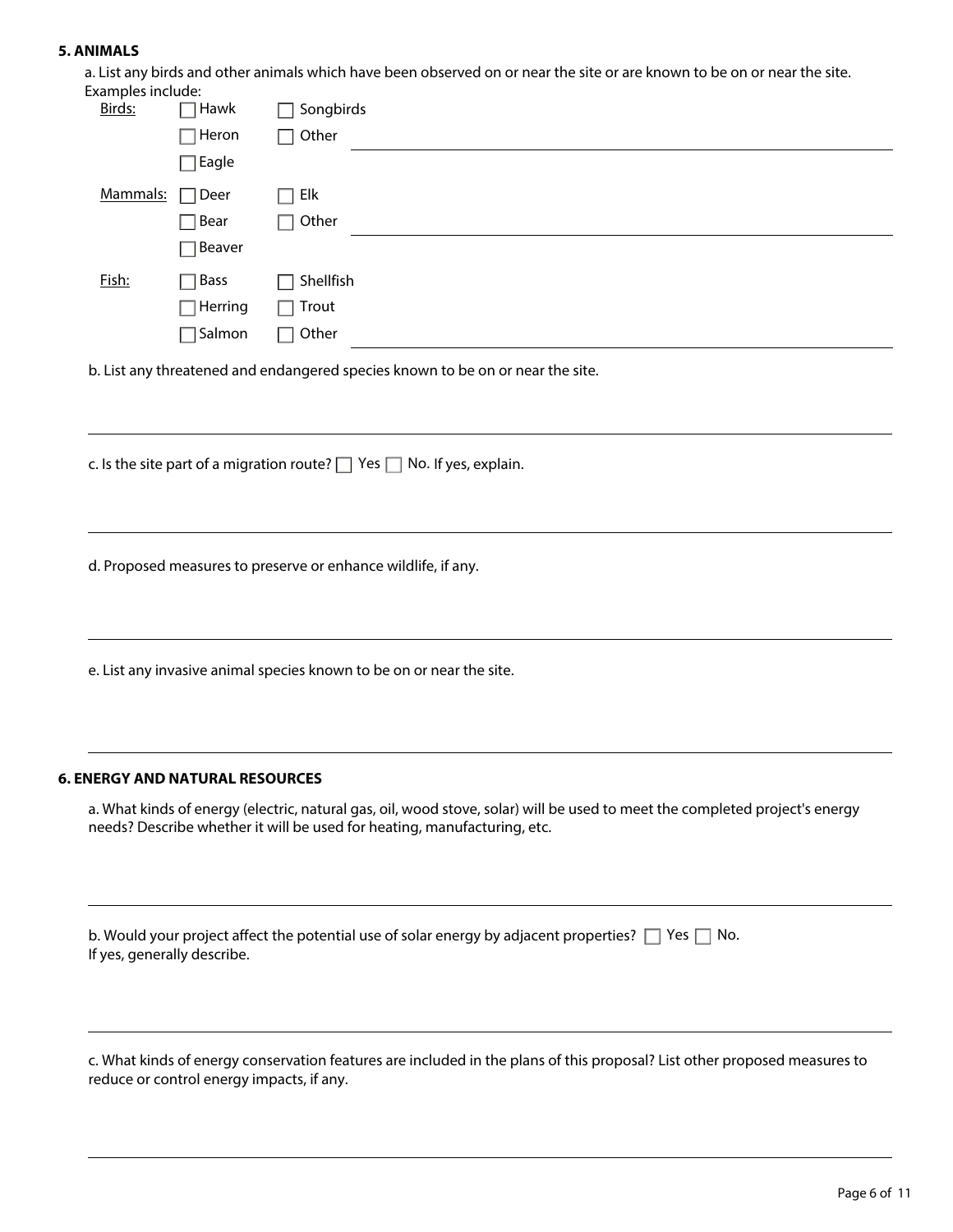#### **7. ENVIRONMENTAL HEALTH**

**a. Are there any environmental health hazards,** including exposure to toxic chemicals, risk of fire and explosion, spill, or hazardous waste, that could occur as a result of this proposal?  $\Box$  Yes  $\Box$  No. If yes, describe.

1) Describe any known or possible contamination at the site from present or past uses.

2) Describe existing hazardous chemicals/conditions that might affect project development and design. This includes underground hazardous liquid and gas transmission pipelines located within the project area and in the vicinity.

3) Describe any toxic or hazardous chemicals that might be stored, used, or produced during the project's development or construction, or at any time during the operating life of the project.

4) Describe special emergency services that might be required.

5) Proposed measures to reduce or control environmental health hazards, if any.

#### **b. Noise**

1) What types of noise exist in the area which may affect your project (for example: traffic, equipment, operation, other)?

2) What types and levels of noise would be created by or associated with the project on a short-term or a long-term basis (for example: traffic, construction, operation, other)? Indicate what hours noise would come from the site.

3) Proposed measures to reduce or control noise impacts, if any.

#### **8. LAND AND SHORLINE USE**

a. What is the current use of the site and adjacent properties? Will the proposal affect current land uses on nearby or adjacent properties?  $\Box$  Yes  $\Box$  No. If yes, describe.

b. Has the project site been used as working farmlands or working forest lands?  $\Box$  Yes  $\Box$  No. If yes, describe. How much agricultural or forest land of long-term commercial significance will be converted to other uses as a result of the proposal, if any? If resource lands have not been designated, how many acres in farmland or forest land tax status will be converted to nonfarm or non-forest use?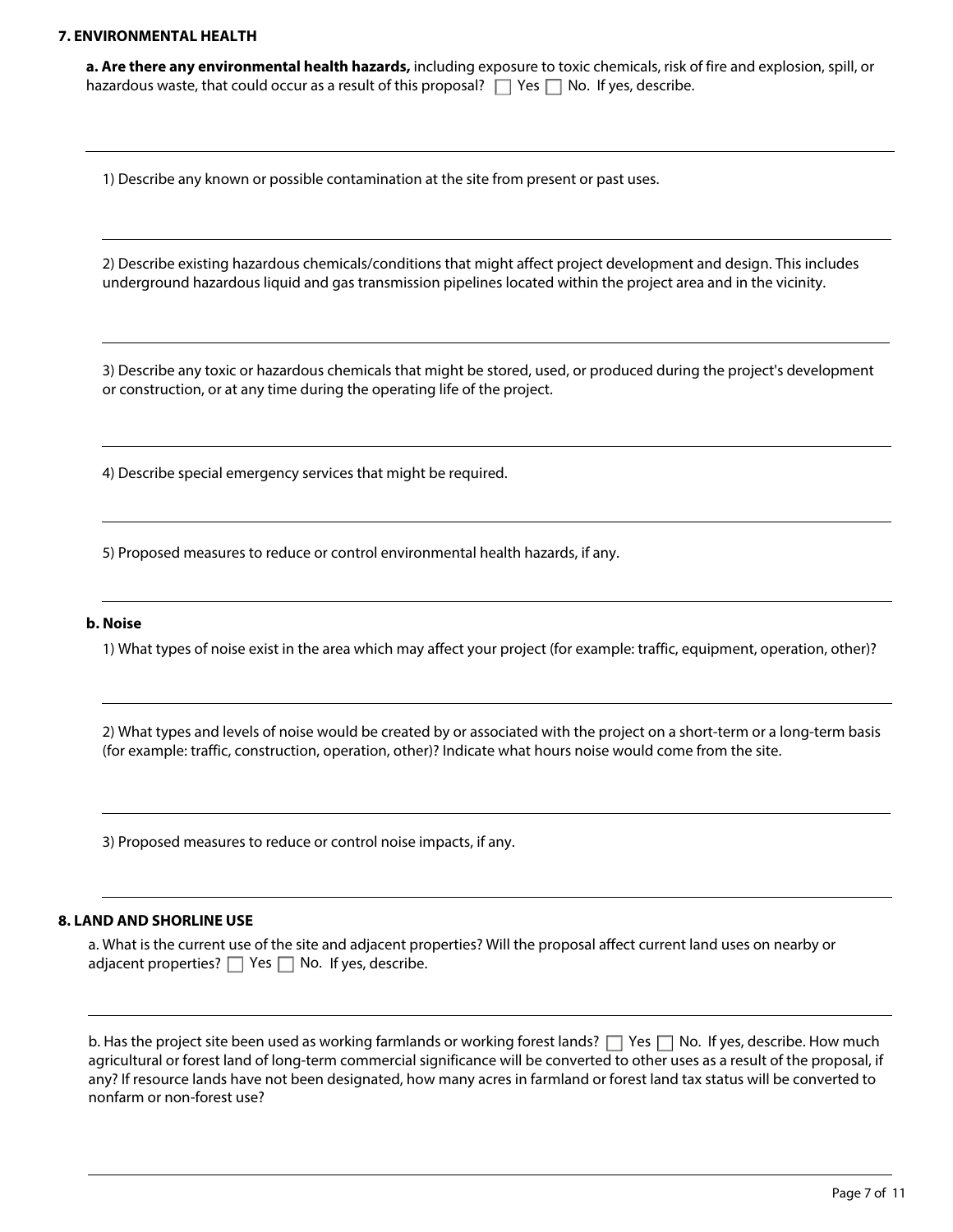1) Will the proposal affect or be affected by surrounding working farm or forest land normal business operations, such as oversize equipment access, the application of pesticides, tilling, and harvesting? If so, how?

c. Describe any structures on the site.

d. Will any structures be demolished? If so, what?

e. What is the current zoning classification of the site?

f. What is the current comprehensive plan designation of the site?

g. If applicable, what is the current shoreline master program designation of the site?

h. Has any part of the site been classified critical area by the city or county?  $\Box$  Yes  $\Box$  No. If yes, specify.

i. Approximately how many people would reside or work in the completed project?

j. Approximately how many people would the completed project displace?

k. Proposed measures to avoid or reduce displacement impacts, if any.

l. Proposed measures to ensure the proposal is compatible with existing and projected land uses and plans, if any.

m. Proposed measures to reduce or control impacts to agricultural and forest lands of long-term commercial significance, if any.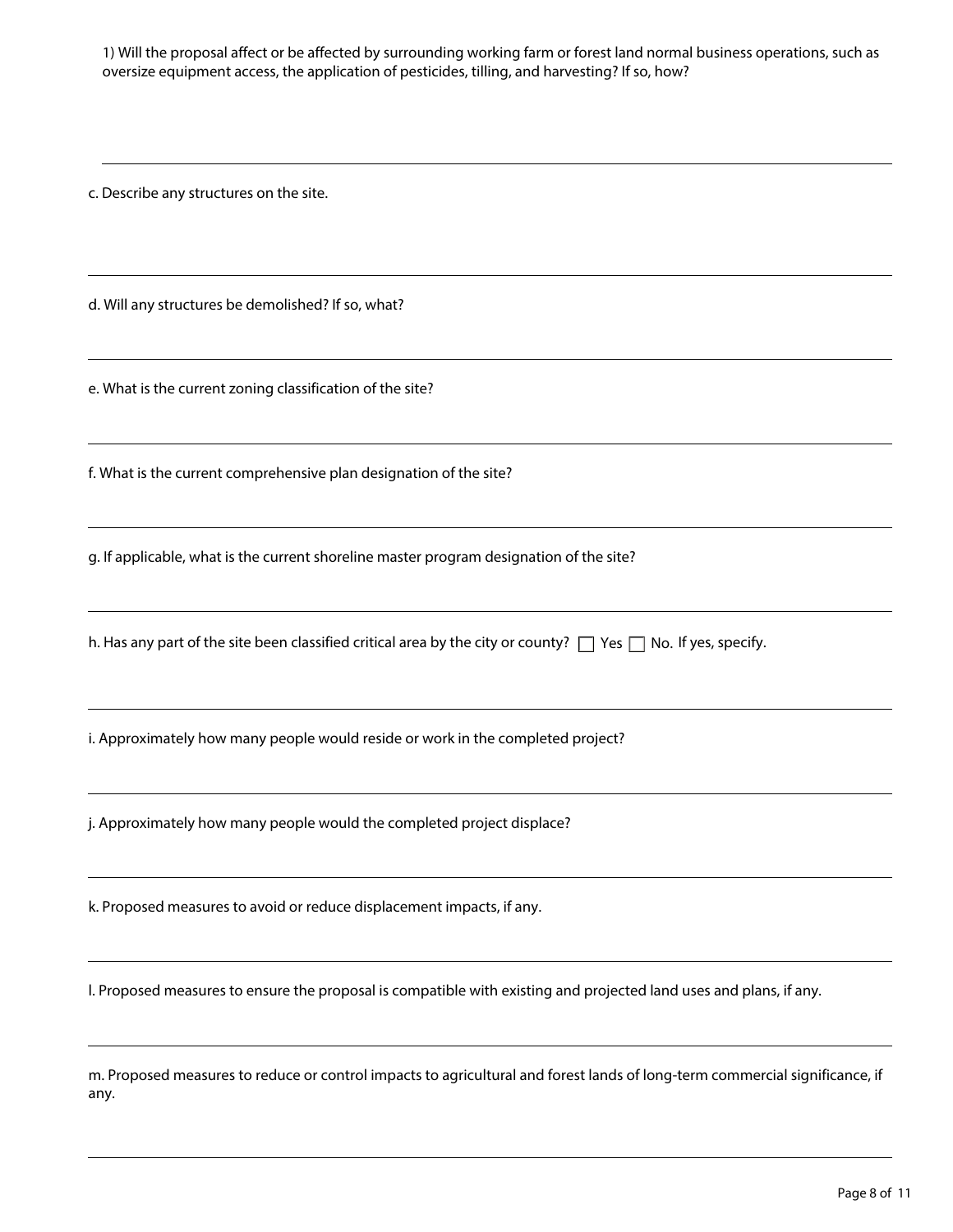#### **9. HOUSING**

a. Approximately how many units would be provided, if any? Indicate whether high, middle, or low-income housing.

b. Approximately how many units, if any, would be eliminated? Indicate whether high, middle, or low-income housing.

c. Proposed measures to reduce or control housing impacts, if any.

#### **10. AESTHETICS**

a. What is the tallest height of any proposed structure(s), not including antennas; what is the principal exterior building material(s) proposed?

b. What views in the immediate vicinity would be altered or obstructed?

c. Proposed measures to reduce or control aesthetic impacts, if any.

### **11. LIGHT AND GLARE**

a. What type of light or glare will the proposal produce? What time of day would it mainly occur?

b. Could light or glare from the finished project be a safety hazard or interfere with views?

c. What existing offsite sources of light or glare may affect your proposal?

d. Proposed measures to reduce or control light and glare impacts, if any.

#### **12. RECREATION**

a. What designated and informal recreational opportunities are in the immediate vicinity?

b. Would the proposed project displace any existing recreational uses?  $\Box$  Yes  $\Box$  No. If yes, describe.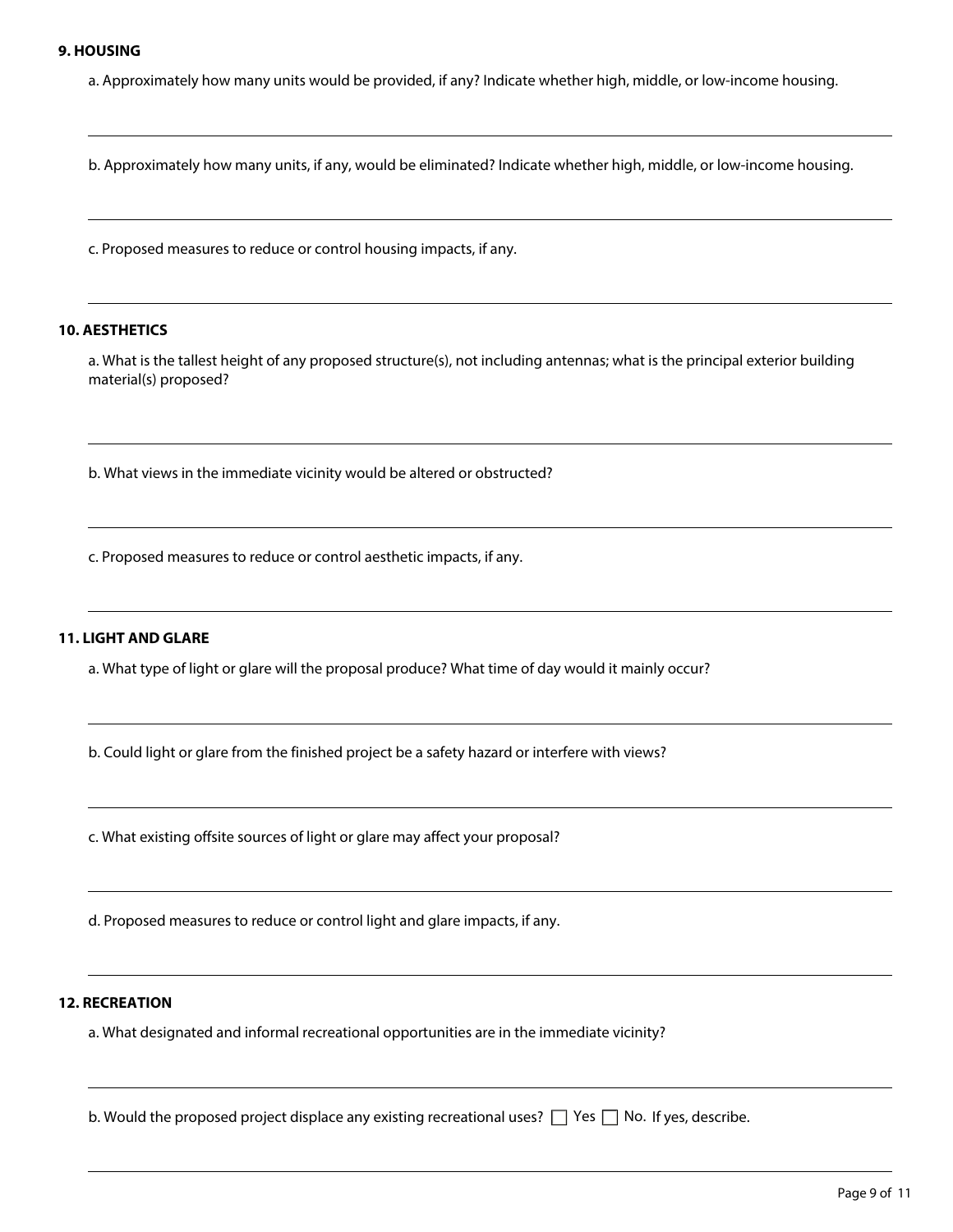c. Proposed measures to reduce or control impacts on recreation, including recreation opportunities to be provided by the project or applicant, if any.

#### **13. HISTORIC AND CULTURAL PRESERVATION**

| a. Are there any buildings, structures, or sites, located on or near the site that are over 45 years old listed in or eligible for |  |  |  |
|------------------------------------------------------------------------------------------------------------------------------------|--|--|--|
| listing in national, state, or local preservation registers? $\Box$ Yes $\Box$ No. If yes, specifically describe.                  |  |  |  |

b. Are there any landmarks, features, or other evidence of Indian or historic use or occupation. This may include human burials or old cemeteries. Are there any material evidence, artifacts, or areas of cultural importance on or near the site? Please list any professional studies conducted at the site to identify such resources.

c. Describe the methods used to assess the potential impacts to cultural and historic resources on or near the project site. Examples include consultation with tribes and the department of archeology and historic preservation, archaeological surveys, historic maps, GIS data, etc.

d. Proposed measures to avoid, minimize, or compensate for loss, changes to, and disturbance to resources. Please include plans for the above and any permits that may be required.

#### **14. TRANSPORTATION**

a. Identify public streets and highways serving the site or affected geographic area, and describe proposed access to the existing street system. Show on site plans, if any.

| b. Is the site or affected geographic area currently served by public transit? $\Box$ Yes $\Box$ No. If yes, generally describe. If no, |
|-----------------------------------------------------------------------------------------------------------------------------------------|
| what is the approximate distance to the nearest transit stop?                                                                           |

c. How many additional parking spaces would the completed project or non-project proposal have? How many would the project or proposal eliminate?

d. Will the proposal require any new or improvements to existing roads, streets, pedestrian, bicycle or state transportation facilities, not including driveways?  $\Box$  Yes  $\Box$  No. If yes, generally describe (indicate whether public or private).